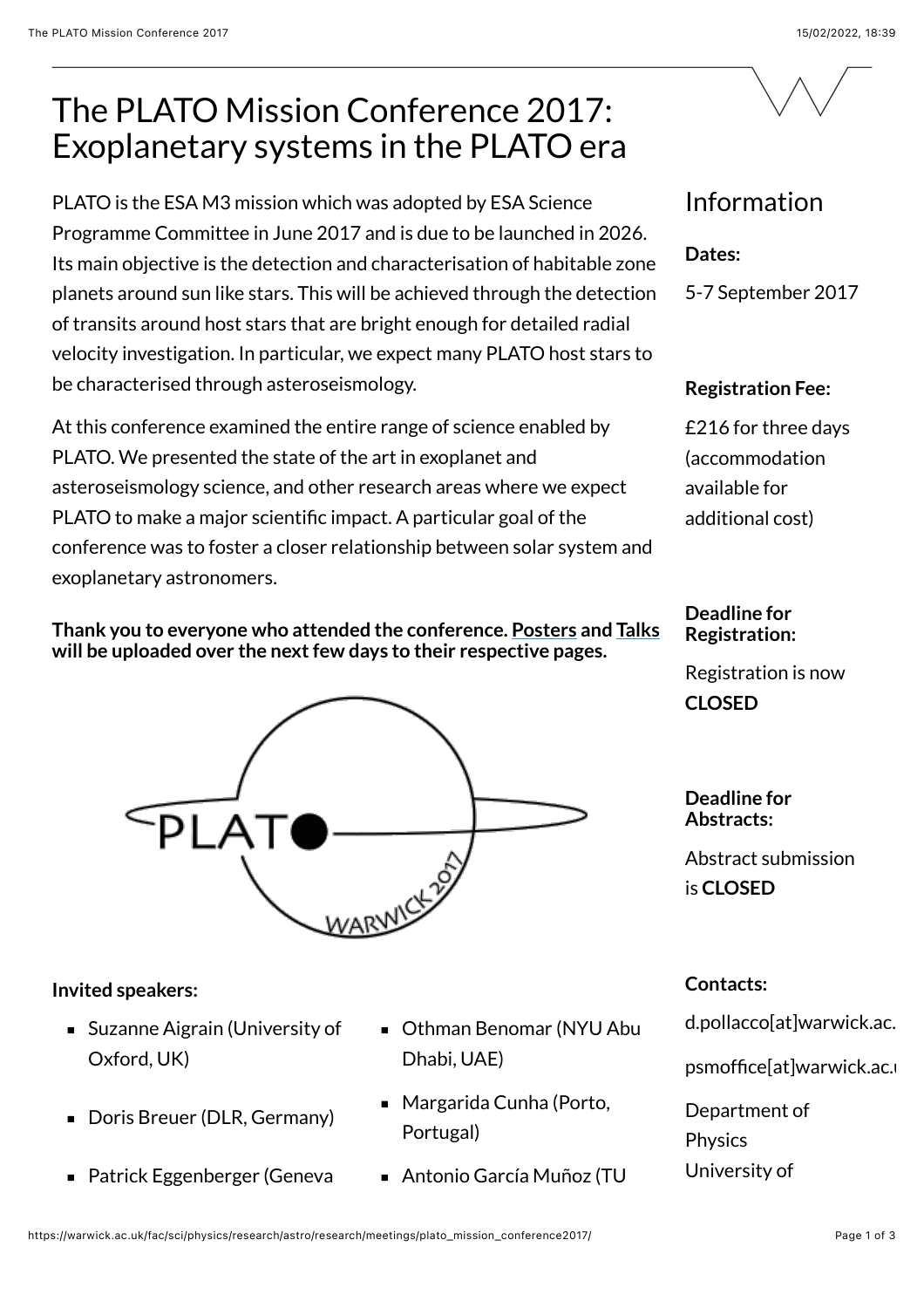Observatory, Switzerland) Berlin, Germany)

- **Mark Gieles (Surrey University,** UK) UK)
- **Laurène Jouve (IRAP Toulouse,** France)
- Christoph Mordasini (University of Bern, Switzerland)
- Heike Rauer (DLR Berlin, Germany)
- Antoine Strugarek (CEA Saclay, France)

- 
- Andrea Miglio (University of Birmingham, UK)
- Samaya Nissanke (Radboud University, Netherlands)
- Maurizio Salaris (Liverpool JMU, UK)
- Stéphane Udry (Geneva Observatory, Switzerland)

**Warwick** Gibbet Hill Road CV4 7AL

02476 150343



### **SOC:**

- Don Pollacco (Chair, UK) Conny Aerts (Belgium)
- 
- Laurent Gizon (Germany)  $\blacksquare$  Ana Heras (ESA)
- 
- $\blacksquare$
- Stéphane Udry (Switzerland)

### **LOC:**

- David Brown David Armstrong
- George King **COUP** Kristine Lam
- James Jackman Don Pollacco
- 
- Magali Deleuil (France) Marie-Jo Goupil (France)
	-
- Miguel Mas (Spain) Giampaolo Piotto (Italy)
	- Roberto Ragazzoni (Italy) Fleike Rauer (Germany)

# [Contact us](https://warwick.ac.uk/fac/sci/physics/contact/)